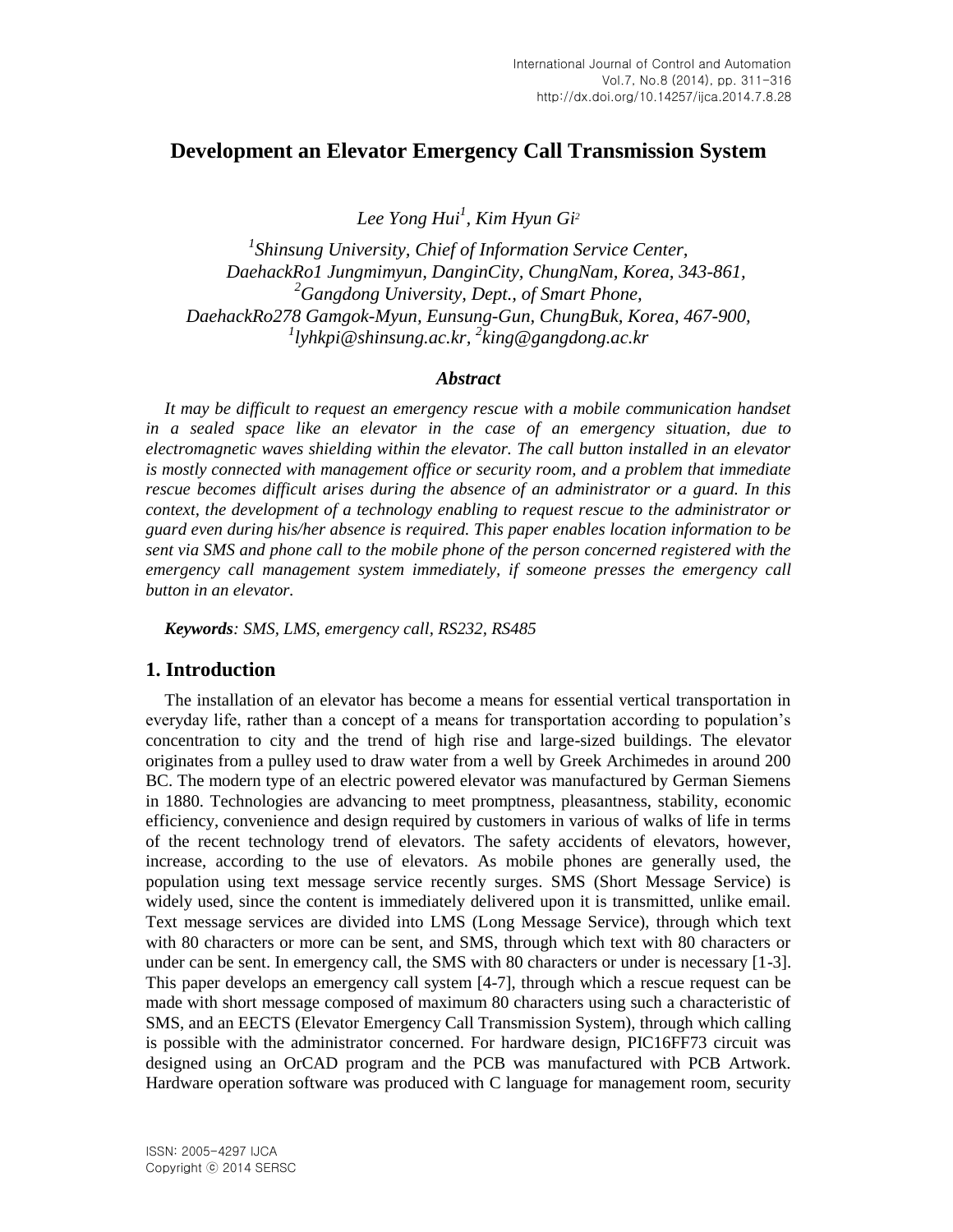room and modem communications. An integrated control system including an administrator screen and a repairing company screen was manufactured using Visual Basic.

## **2. Elevator Accident and Emergency Call System**

#### **2.1. Elevator Accident**

An elevator accident occurs, due mainly to the following reasons: Elevator does not stop, where the door needs to be normally open or the door is not open, although, the elevator stops on the concerned floor; The elevator is operated with its door open; The elevator is not operated to the floor of call or to the instructed floor; The operation of elevator halts, because of power failure. From the statistics of elevator accidents occurring in Korea during 2000 and 2012 as shown in Figure 1, the number of accidents continually rises, according to the increase of elevators used.



### Accident Status **Elevator Type** (Source: Korea Elevator Safety Institute) (Source: Korea Elevator Safety Institute)

Figure 2 demonstrates accident status by elevator type, and the elevators for passengers accounted for the highest with 16% out of the total accidents. From the statistics of duration of being locked in an elevator, due to elevator breakdown, 15~less than 30 minutes accounted for about half, which is the most. All in all, a passenger elevator emergency call transmission system, through which accident status can be informed upon accident, when one presses the emergency call button, is urgently needed.

### **2.2. System Composition**

In the existing elevator system Figure 3, if a person presses an emergency bell, the interphone rings in the security room, since 12V of voltage is loaded to the signal wire. In reality, however, a guard is not always in the security room 24 hours a day, but conducts various other duties including patrol and cleaning; therefore, he/she cannot always receive an emergency signal on time via the interphone. Also, the system has a demerit that much time is required to contact the personnel in charge of elevator in order to take a proper action, because a warning (buzzer) is activated to both security room and management room. If so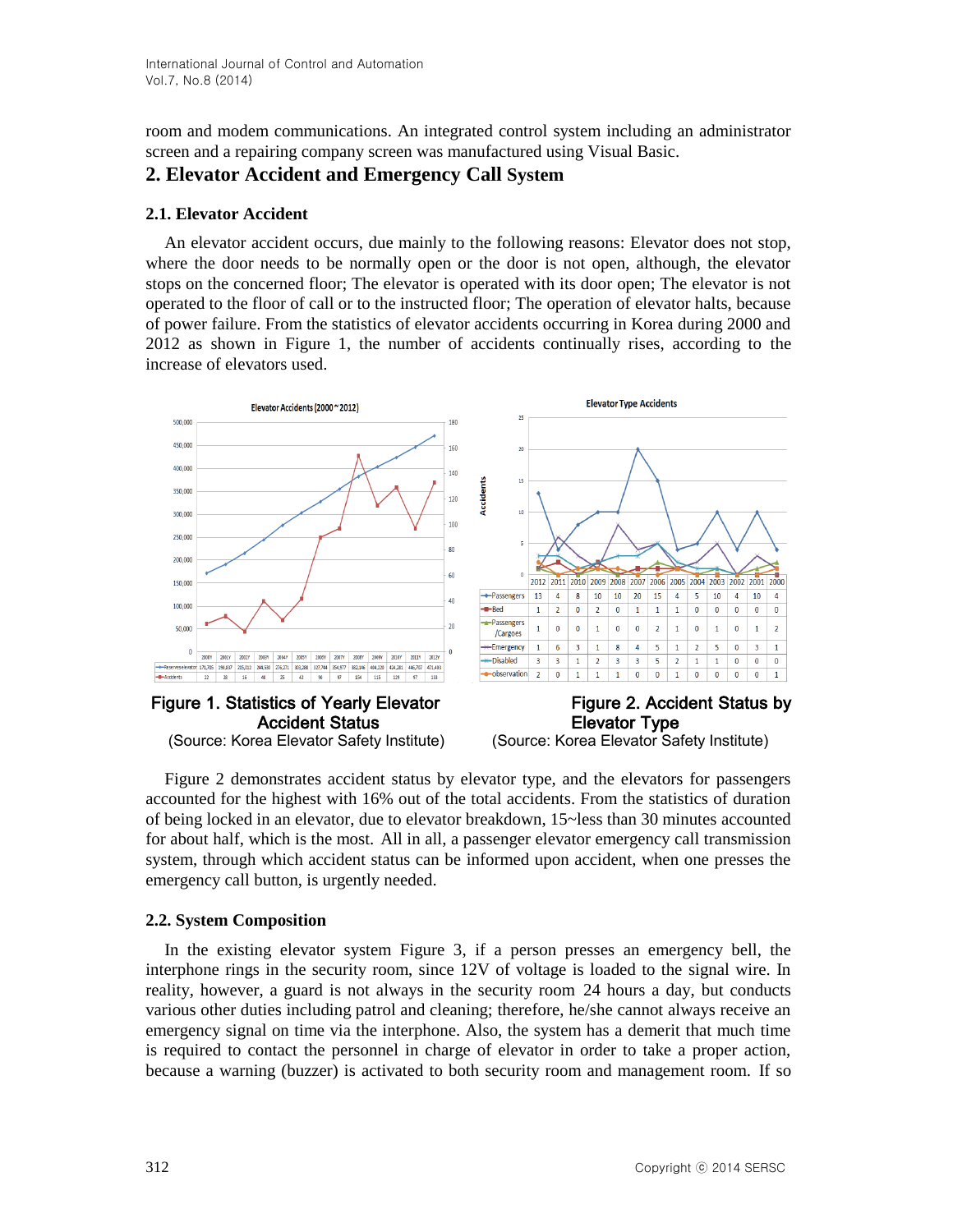

much time is required, people who are confined in the elevator, due to an elevator accident, will face with extreme fear.

To solve such a problem, an emergency call system plus an integrated management system, that is, elevator emergency call transmission system (EECTS), was developed as demonstrated in Figure 4. When an emergency call signal of a building takes place, the elevator 's signal is connected with the server concerned on the Internet through the equipment installed in the security room and management room. In the server, the information of an elevator administrator and security rooms registered in advance is managed in database. Through this, if an emergency signal is received, the information of the emergency caller (emergency call location information) is immediately transmitted to the personnel registered with the server via SMS. Of course, the system is set up, separately from the existing interphone line, and thus, they do not influence each other in operation. Even if there is a trouble on the wired Internet, the signal can be connected with the server via the wireless Internet. Also, direct call equipment has been embodied between a person locked in the elevator and the personnel in charge of elevator.

#### **2.3. Development Environment**

This system can be additionally installed using the existing facility to the fullest without installing the system anew or huge remodeling of the existing facility. First, security room's controller receiving elevator emergency bell signal coming to the security room or management room is developed. And the controller for management room is built to collect data from the security room to the management room When an emergency signal comes from the elevator, the security room sends it to the management room by tagging an emergency tag signal. In doing so, RS485 communication is used. Each security room can tell 9 bell signals and the management room can manage 9 security rooms: therefore, maximum 81 elevators can be simultaneously managed.

#### **2.4. Communication Protocol**

RS485 communication is regulated with electrical specifications by EIA (Electronic Industries Association) and a half duplex transmission support mode and TXD (Transmit Data) signal are connected or short-circuited to multipoint bus as shown in Figure 5. RXD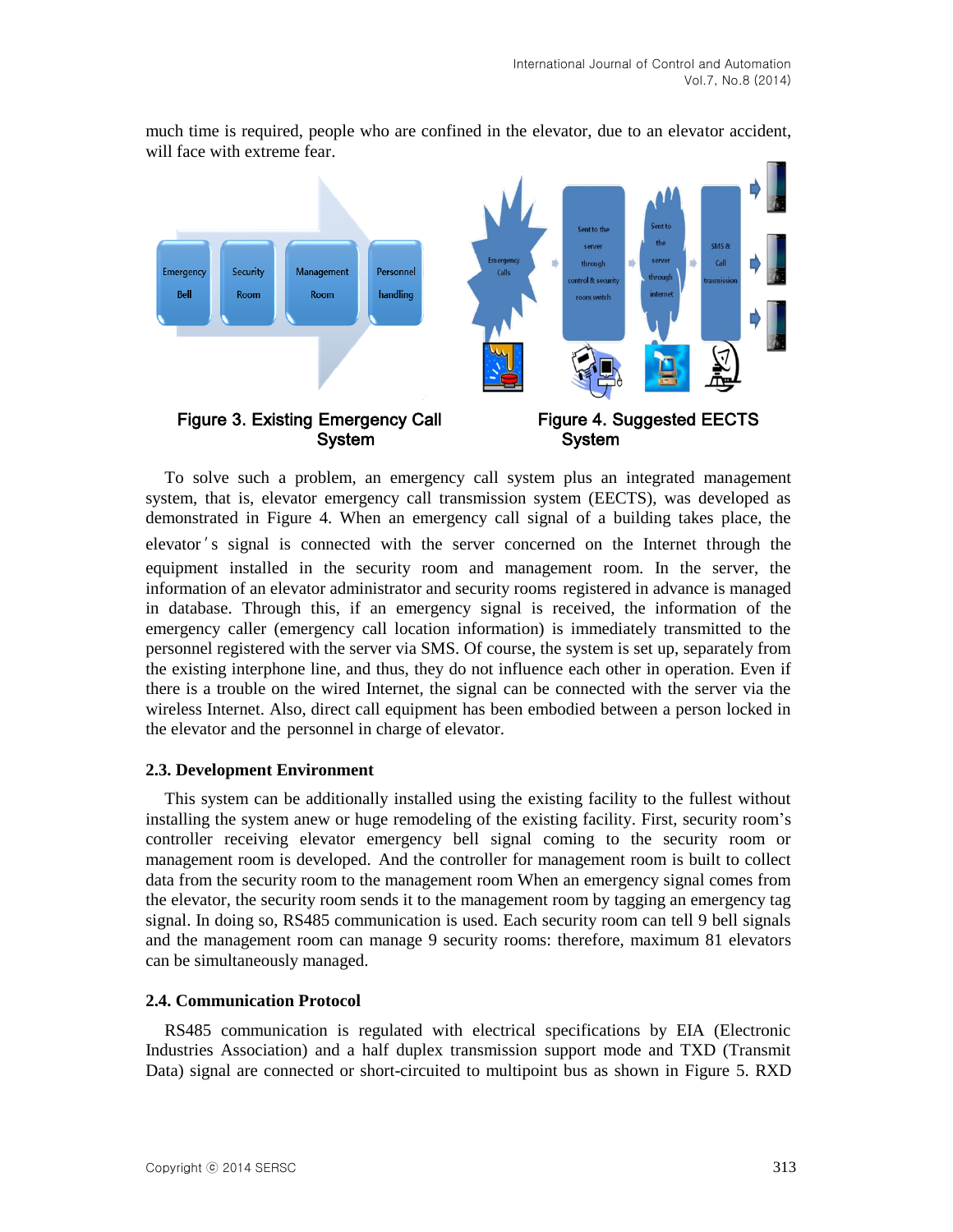(Receive Data) signal is also controlled by connection and short-circuit, depending on mode. For signal wire, two lines are necessary for one signal wire and they are indicated by dividing into "+" and "-." As the TXD and RXD signal wires of UART (Universal Asynchronous Receiver Transmit), however, are jointly used by multipoint bus, one master is used by being divided into multipoint output in the case of output, or multipoint input in the case of input. RS232 communication is regulated in the EIA as Recommend Standard 232, and the regulation is the interface regulation between DTE (Data Terminal Equipment) and DCE (Data Communication Equipment). Although, RS232 defined electrical acceptance, control hand shacking, transmission speed, signal stand-by time and impedance acceptance, the format and content of transmitted data are not designated, and the content on the interface between DTE is not included. RS232 is asynchronous system, and its motion mode is a single-ended mode and uses Full Duplex transmission mode composed of one transmission line per one signal transmission. Start bit and stop bit are tagged to the beginning and end of data: start bit indicates the beginning of data, while stop bit indicates the end of data. When data is transmitted, star bit is always simultaneously transmitted, and data transmission is informed to the receiving party with start bit value of 0.



# Figure 5. RS485 Cable Connection Figure 6. Data format for Emergency Signal Diagram Transmission and Reception

The data, sent from management room's warning terminal device from the transmission party of ITU to the server of the receiving party, composed the data format for emergency reception sent from ux-net to the server with a total of 28 bytes using ASCII code standardized by ISO within ITU (International Telecommunication Union). For the data format composition, this study allocated 1 byte for transmission control text STX, 10 bytes for the warning terminal serial number of the receiving party registered by a user, 4 bytes for emergency signal, 4 bytes for terminal device IP and 8 bytes for temporary emergency signal occurrence. Also, 1 byte was allocated for transmission control text ETX indicating the end of data. The data format of emergency signal transmission was composed as shown in Figure 6.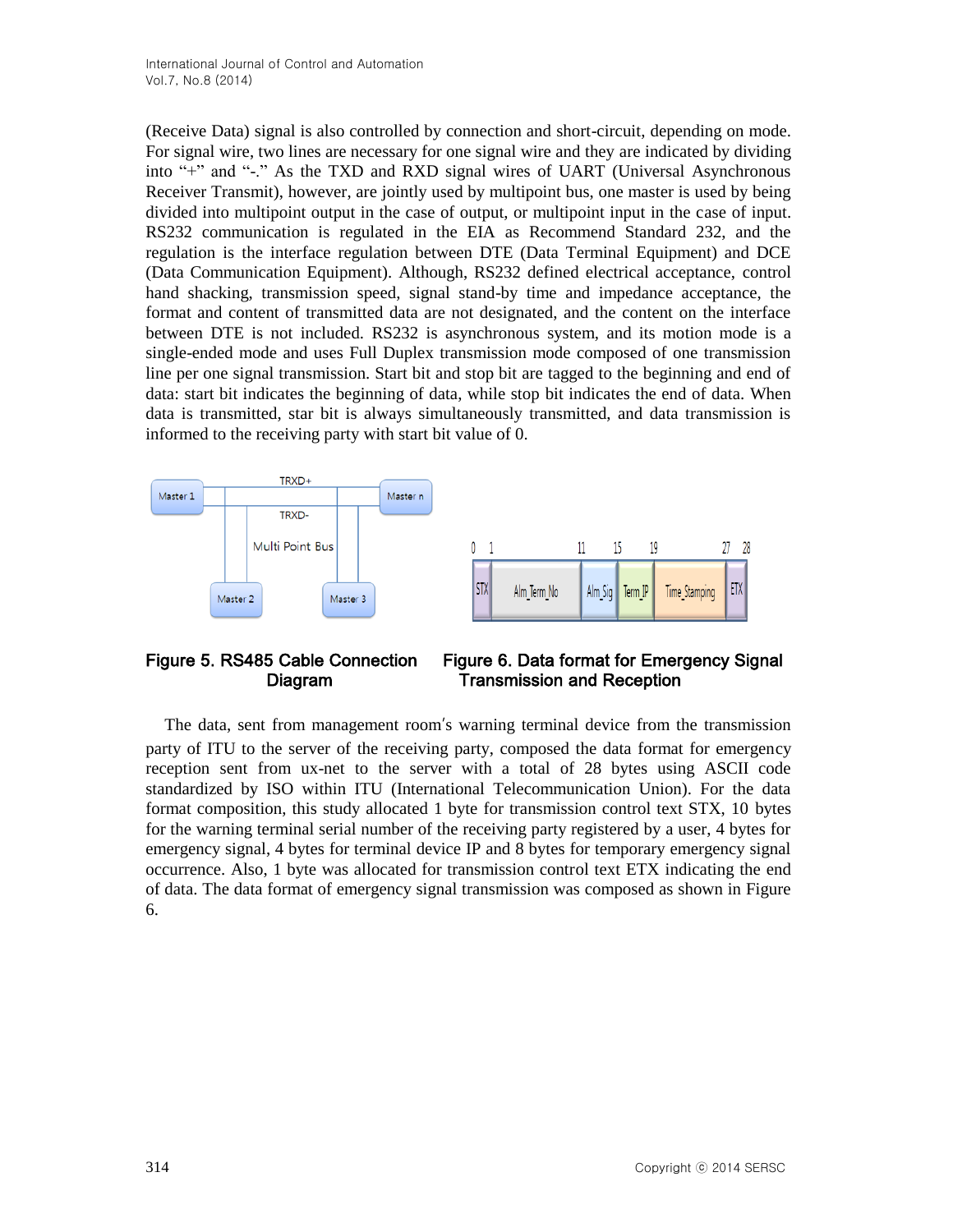

Figure 7 shows the communication flow chart of security room. When emergency input signal bell of a certain location is received, whether it is a valid signal is checked. If the bell is valid, an inspection on which location the bell started is made. Once the location is checked, buzzer sounds. At the same time, the signal is transmitted to the management room through RS485 communication. Figure 8 demonstrates the emergency signal communication flow chart of the management room sending the signal coming from security room as SMS transmission signal. When a signal is received from the security room through RS485 communication, port scan is conducted, ACK transmission is undertaken and it is received from the database. The received signal sounds buzzer through SPI communication and SMS is processed. Through RS232 communication, the SMS is sent to CDMA [8-10], and then it is finally received. Ultimately, EECTS is operated via direct call equipment.

#### **3. Conclusion**

This paper develops EECTS (Elevator Emergency Call Transmission System) through which an emergency call information can be immediately transmitted and received with mobile phone to and from the personnel in charge of the elevator, and thus, an emergency calling can be made with the elevator, in case someone presses an emergency call bell within an elevator. For communication mode, RS485 communication is used by utilizing the existing interphone line. The security room can tell 9 signals maximum. The management room can manage 9 security rooms, and thus, a total of 81 elevators can be managed. Such an EECTS can be widely used in the fields where emergency situation may occur, as well as in an elevator.

#### **References**

- [1] Kabadi, G. S.; Mwanyika, H.; de Savigny, D. Innovations in monitoring vital events: a scalable intervention using mobile phone messaging (SMS) support for vital registration coverage (The Lancet, Vol.381//SUP2, [2013]) [SCI,SCIE,SCOPUS]
- [2] Chun, W.-S.; Park, D.-W. A Study on the Forensic Data Extraction Method for SMS, Photo and Mobile Image of Google Android and Windows Mobile Smart Phone (COMMUNICATIONS IN COMPUTER AND INFORMATION SCIENCE, No.310, [2012])